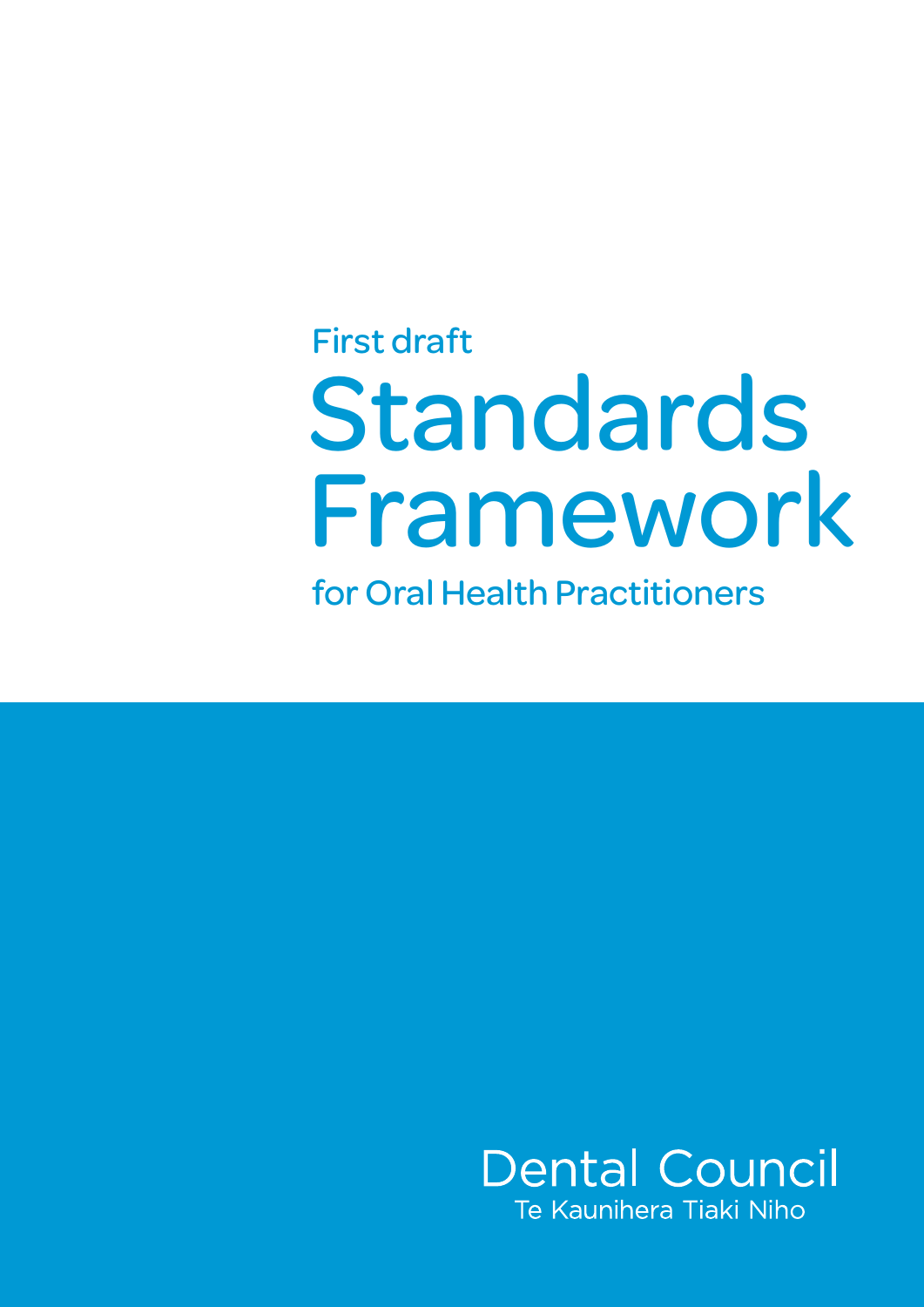## Ethical Principles

The ethical principles of oral health practice

## Professional Standards

How practitioners must conduct themselves to achieve the ethical principles

## Practice Standards

Detailed minimum standards related to specific practice areas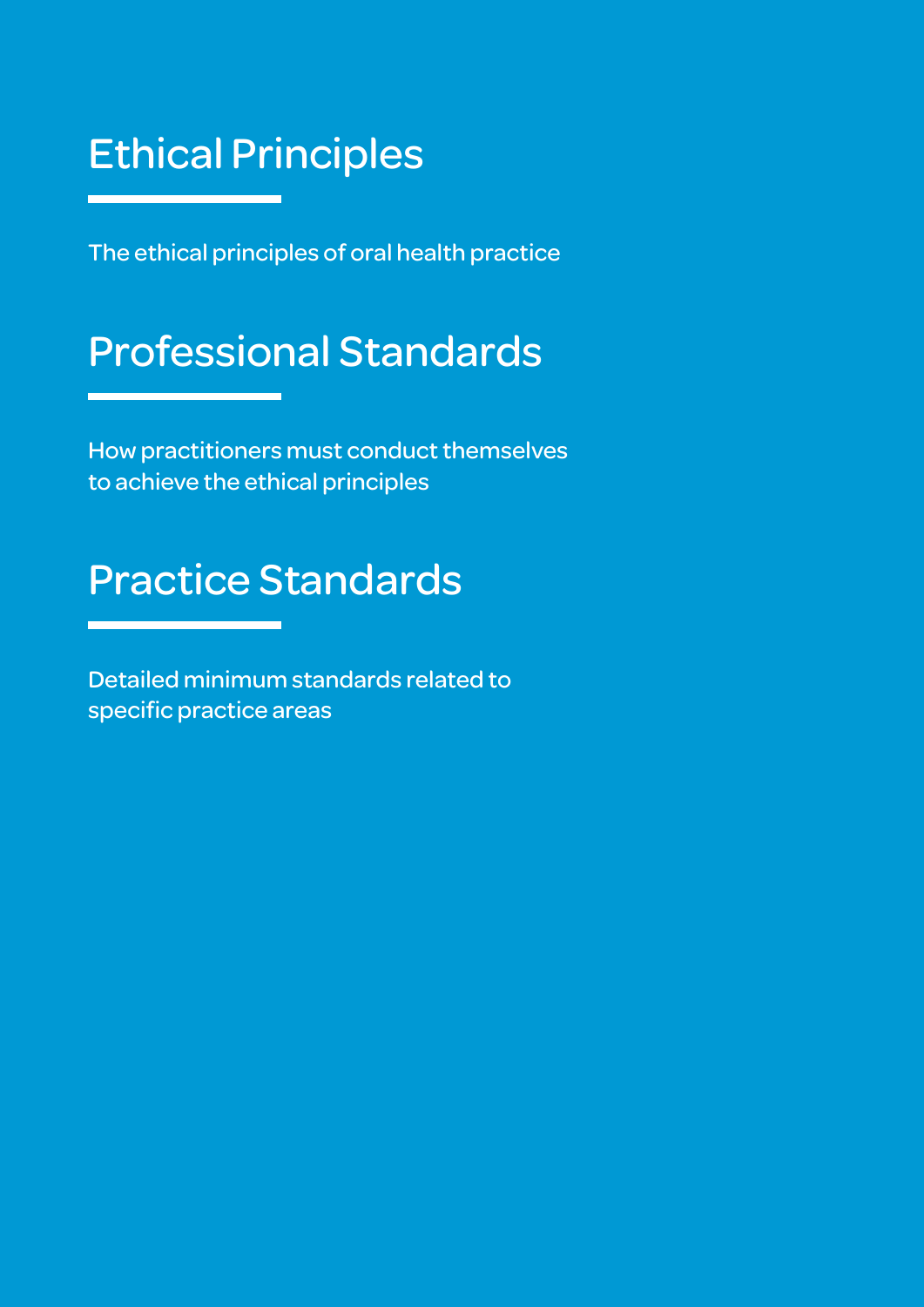## **Contents**

| <b>Purpose</b>                                            | $\overline{2}$ |
|-----------------------------------------------------------|----------------|
| <b>Compliance</b>                                         | $\overline{2}$ |
| <b>Terminology</b>                                        | $\mathbf{2}$   |
| <b>Definitions</b>                                        | 3              |
| <b>Ethical Principles</b>                                 | 3              |
| <b>Professional Standards</b>                             | $\overline{4}$ |
| <b>Practice Standards</b>                                 | $\overline{4}$ |
| <b>Standards Framework for Oral Health Practitioners</b>  | 5              |
| Ethical principle 1: Put patients' interests first        | 6              |
| Ethical principle 2: Ensure safe practice                 | 10             |
| Ethical principle 3: Communicate effectively              | 14             |
| Ethical principle 4: Provide good care                    | 18             |
| Ethical principle 5: Maintain public trust and confidence | 22             |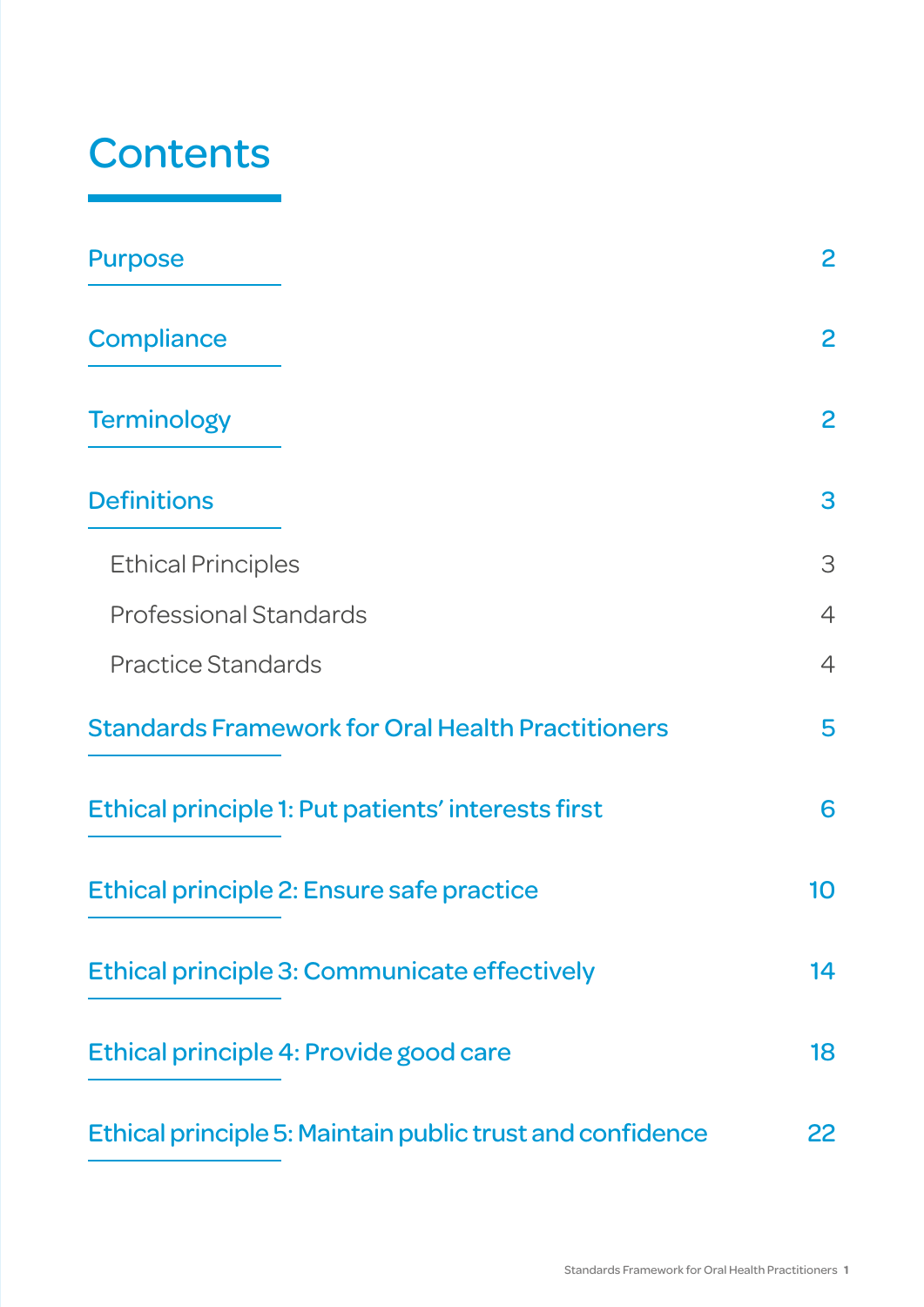## <span id="page-3-0"></span>Purpose

- The Standards Framework sets out the minimum standards of ethical conduct, and clinical and cultural competence that patients and the public can expect from oral health practitioners.
- The standards are represented in the ethical principles, professional standards and practice standards that govern all dentists, dental specialists, dental therapists, dental hygienists, orthodontic auxiliaries, dental technicians and clinical dental technicians.
- The Standards Framework will also provide guidance for the Courts, Health and Disability Commissioner, Health Practitioners Disciplinary Tribunal and the Dental Council when a practitioner's conduct, competence or fitness to practise is brought into question.

## **Compliance**

Compliance with the Standards Framework requires practitioners to use their professional judgement and demonstrate insight at all times; and be able to justify any decision contrary to the standards.

Failure to comply with the standards could result in Dental Council involvement and may impact on the practitioner's practice.

## **Terminology**

Throughout the document the following terminology applies:

- 'must' is used where the duty is compulsory
- 'should' is a strong recommendation.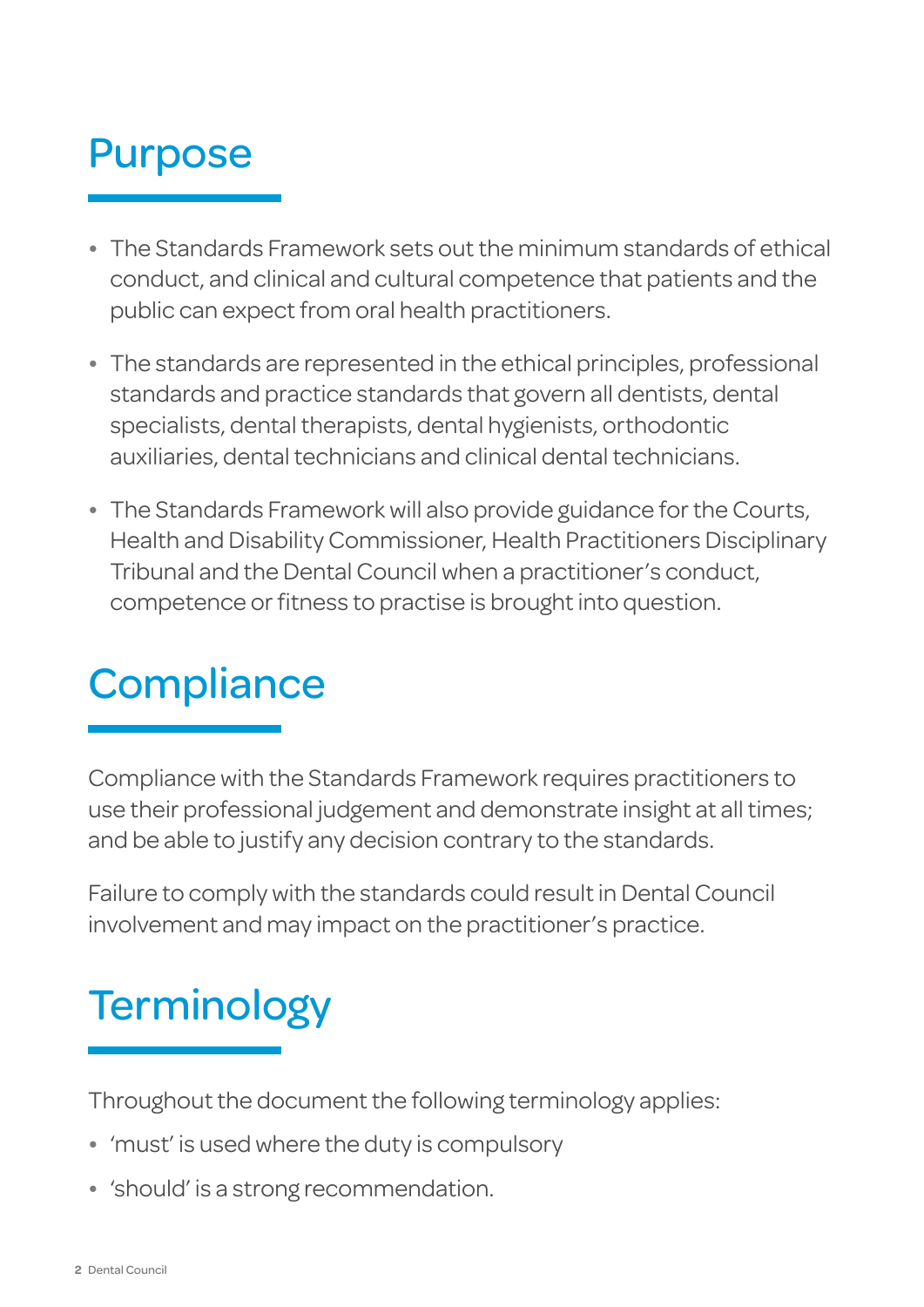## <span id="page-4-0"></span>Ethical Principles

There are five ethical principles registered oral health practitioners must adhere to at all times.

### You must:

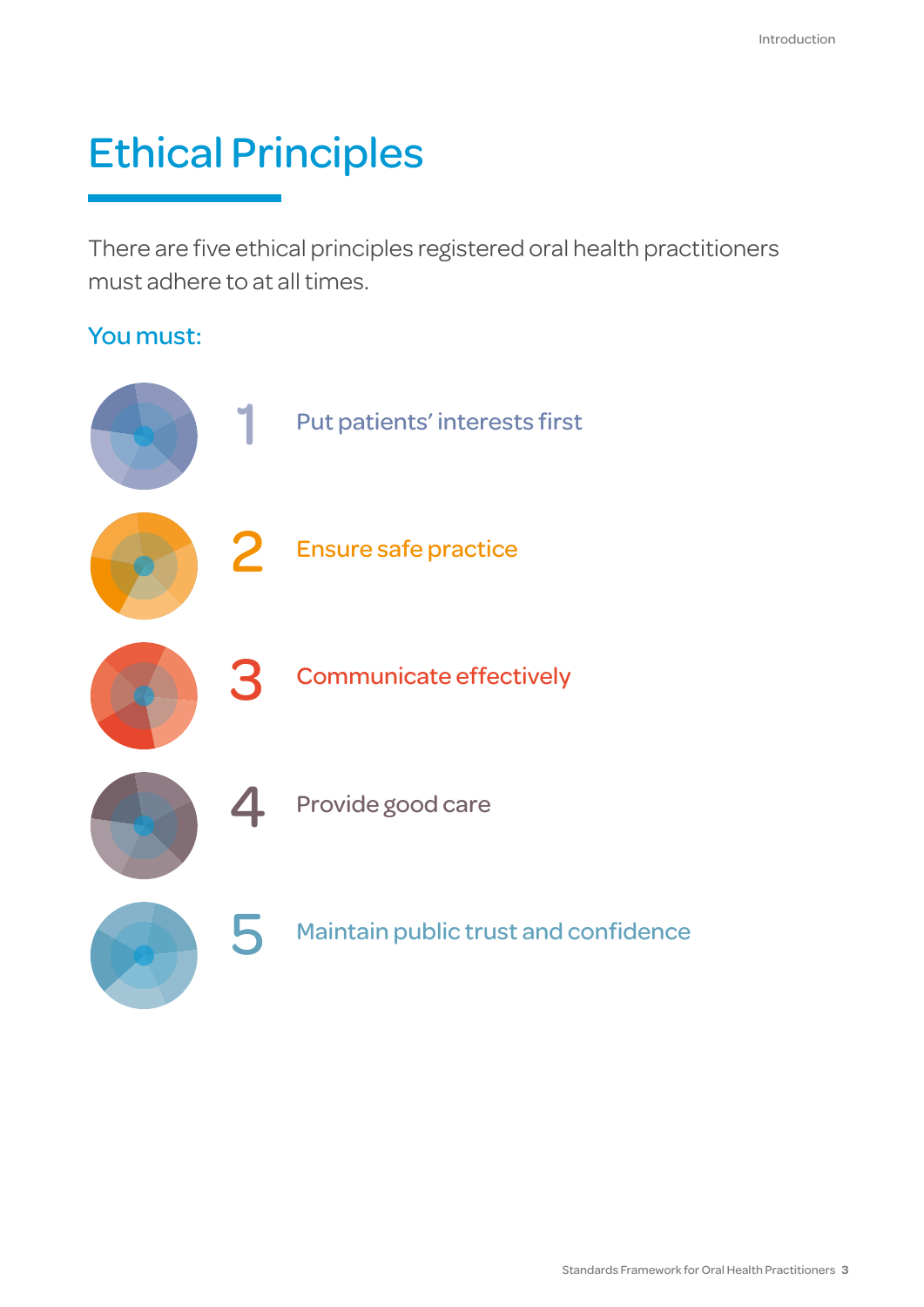## <span id="page-5-0"></span>Professional Standards

- Professional Standards describe how practitioners **must** conduct themselves to achieve the ethical principles.
- They articulate Dental Council's expectations of practitioners' ethical conduct, and clinical and cultural competence.
- **Guidance** is provided to help practitioners meet the Professional Standards.

## Practice Standards

Practice Standards relate to specific areas of practice that require more detailed standards on how to achieve the professional standards.<sup>1</sup>

### Dental Council Practice Standards are:

- Advertising
- Providing care to Māori patients and their whānau
- Cross infection control
- Cultural competence
- Informed consent
- Patient information and records
- Medical emergencies
- Transmissible major viral infections
- Sedation
- Sexual boundaries
- Professional relationships
- Clinical competencies for scopes of practice
- Cosmetic dentistry
- Cone beam computed tomography
- Restricted activities and bleaching

<sup>1</sup> Practice Standards remain as separate documents.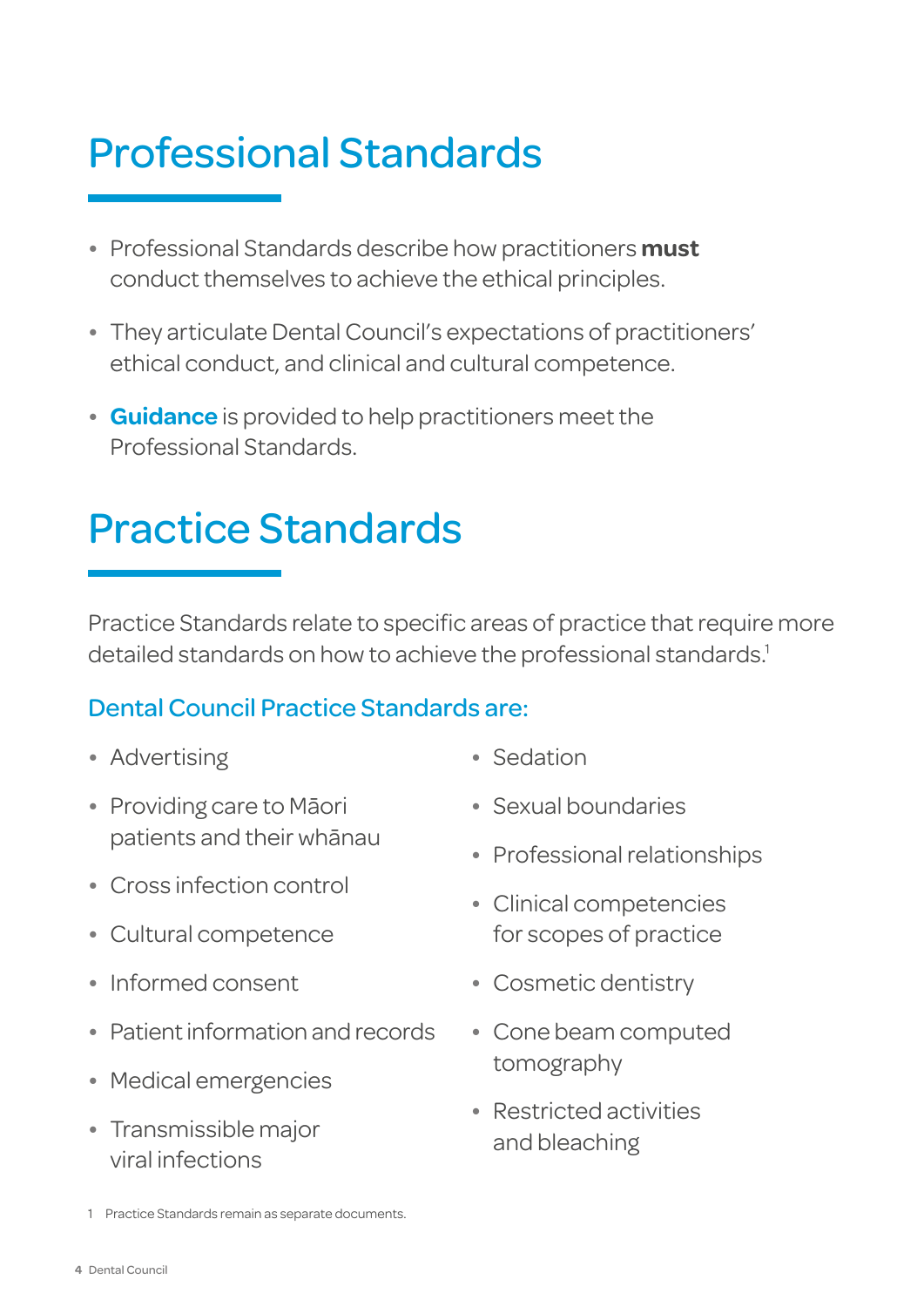## Standards Framework for Oral Health Practitioners



Collectively, the ethical principles, professional standards and practice standards form the Standards Framework, that set the minimum standards of ethical conduct, clinical and cultural competence that all registered oral health practitioners must meet.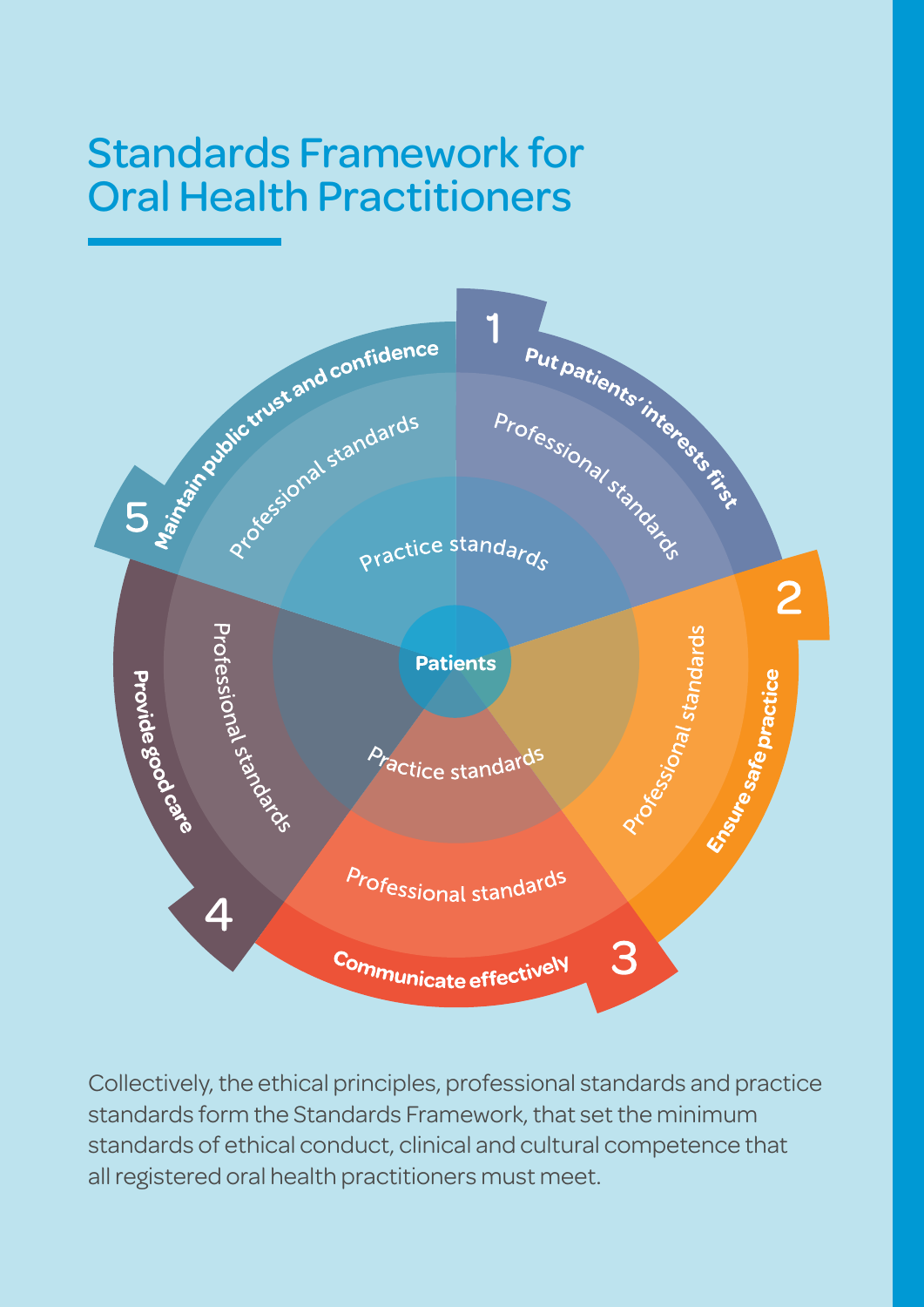

<span id="page-7-0"></span>ETHICAL<br>PRINCIPI F ETHICAL<br>PRINCIPLE

## Put patients' interests first

### **Professional standards**

- **1.1** You must consider the health and safety of your patients to be your first priority of care
- **1.2** You must put the interests of your patients before your own or those of colleagues, your business or organisation
- **1.3** You must treat patients with dignity and respect at all times
- **1.4** You must treat patients fairly and without discrimination, respecting cultural values, personal disabilities and individual differences
- **1.5** You must respect the autonomy and freedom of choice of the patient
- **1.6** You must respect patients' right to complain and seek redress
- **1.7** You must protect the confidentiality of patient information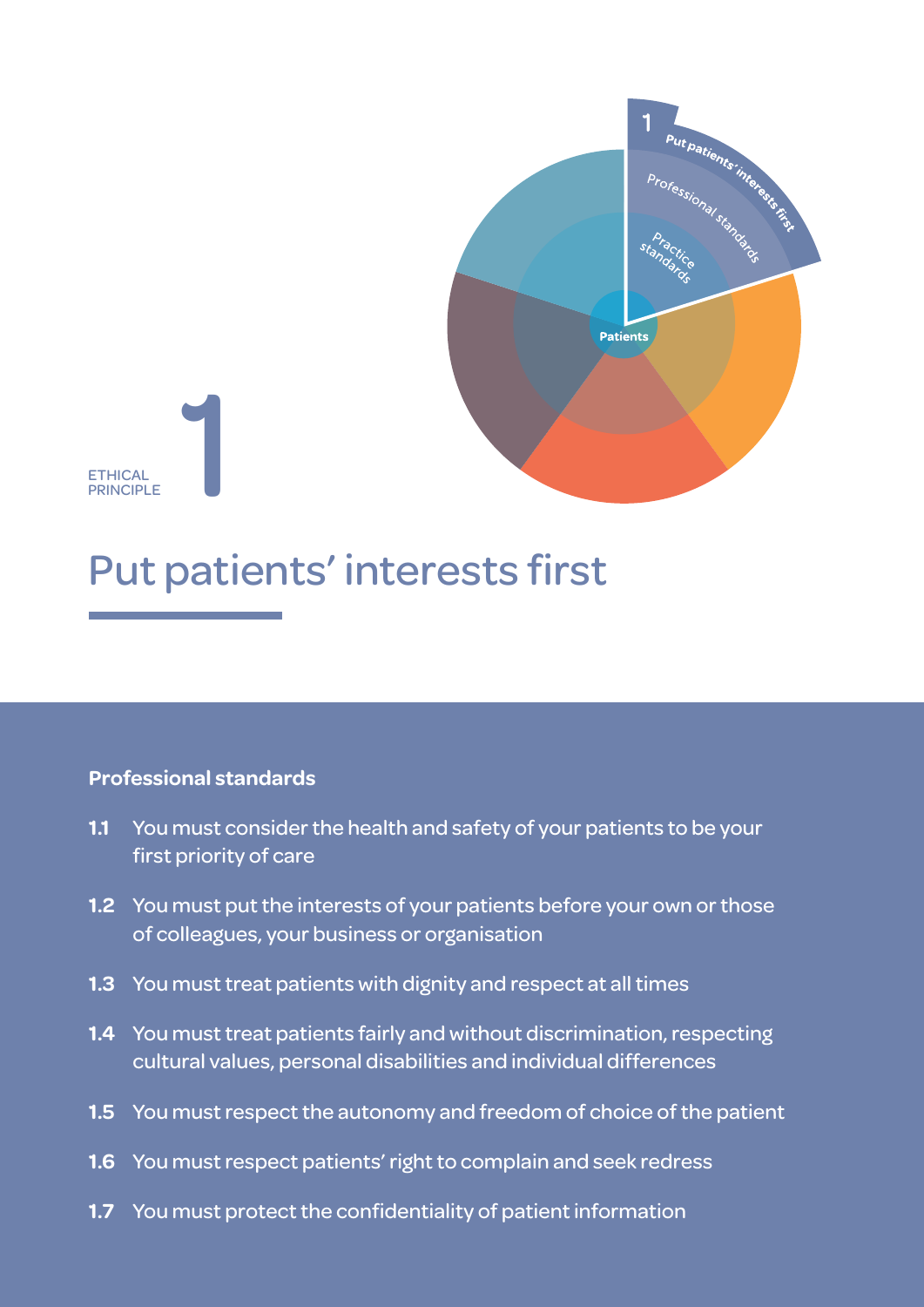### 1.1 You must consider the health and safety of your patients to be your first priority of care

#### **Guidance**

The overriding consideration when prioritising care must be patient health and safety.

#### For example:

Management of infection must take priority over other treatment needs because of the potential for life-threatening consequences.

If you believe that patients might be at risk because of your health, behaviour or professional competence or that of a colleague, or because of any aspect of the clinical environment, you must take prompt and appropriate action.

### 1.2 You must put the interests of your patients before your own or those of colleagues, your business or organisation

### **Guidance**

You must always put your patients' interests before any financial, personal or other gain.

#### For example:

When referring patients to another member of the dental team, the referral must be made in the patients' best interests and not for your own financial gain or benefit, or that of another team member, colleague, business or organisation.

Your treatment decisions should not hinge on an investment made in a particular piece of equipment or experience you require in a particular procedure.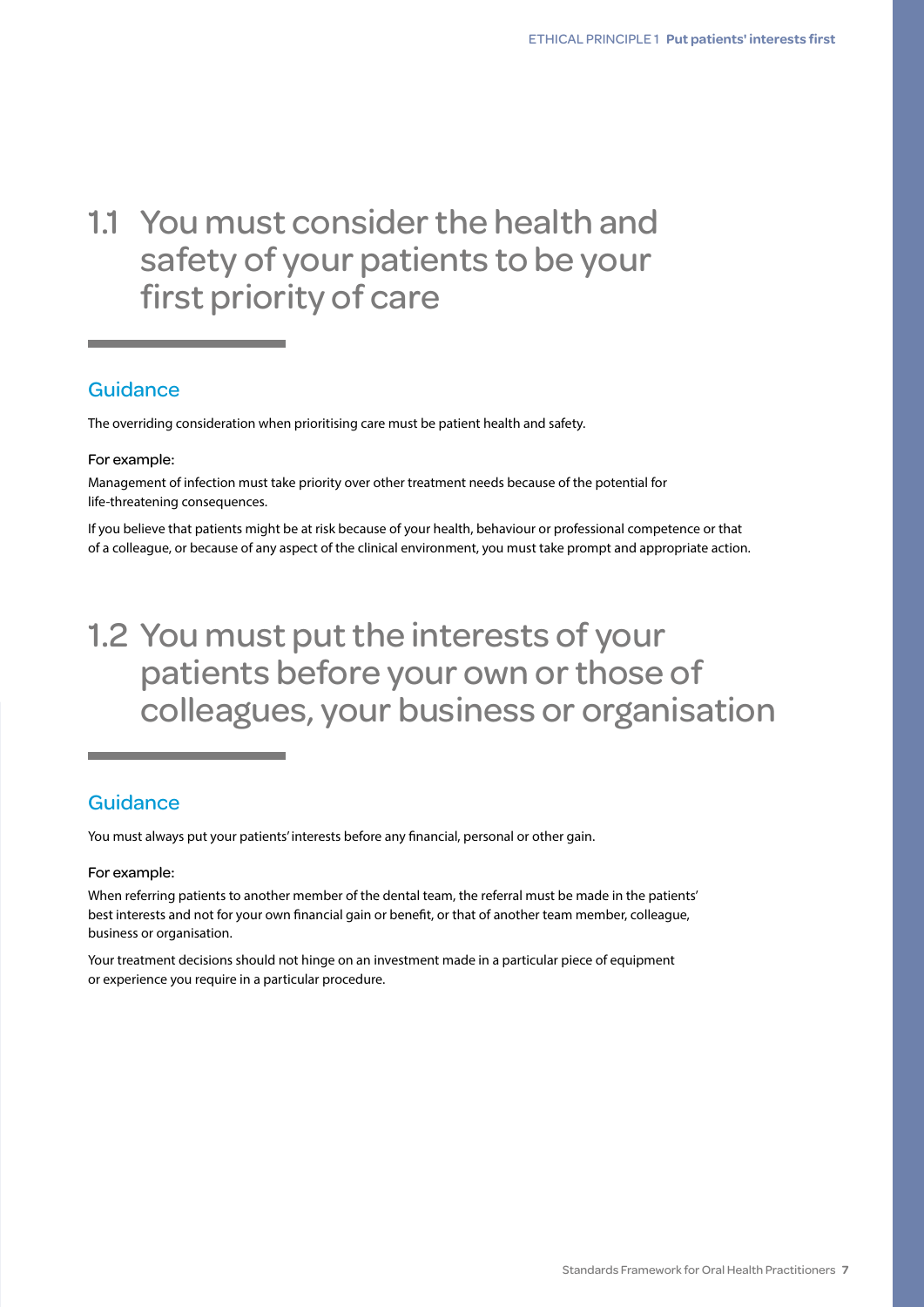### 1.3 You must treat patients with dignity and respect at all times

#### **Guidance**

In all your interactions with patients you must be open and honest, courteous, empathetic and supportive. You should be sensitive to patients' preferences, needs and values.

### 1.4 You must treat patients fairly and without discrimination, respecting cultural values, personal disabilities and individual differences

### Guidance

You must not discriminate against patients by, for example, refusing or compromising care on the following grounds: sex, marital status, religious or ethical belief, colour, race, ethnic or national origins, disability, age, political opinion, employment status, family status or sexual orientation; or because of your own political, religious or moral beliefs.

"Cultural values" are the beliefs common to a particular group of people, culture is not confined to ethnic origin.

You must be aware of cultural diversity when treating people of all cultural backgrounds and treat patients in a culturally sensitive manner.

You must recognise the unique place Māori hold as tangata whenua in New Zealand and honour the Treaty principles of partnership, participation and protection in the delivery and promotion of oral healthcare.

### 1.5 You must respect the autonomy and freedom of choice of the patient

### **Guidance**

Patients have the right to make their own decisions about their oral health. You must fully inform your patients of their oral condition and proposed plan for care, so they can make decisions in their own best interests.

Patients' freedom of choice to decline treatment or seek a second opinion must be respected.

Patients' right to have a support person present must be respected.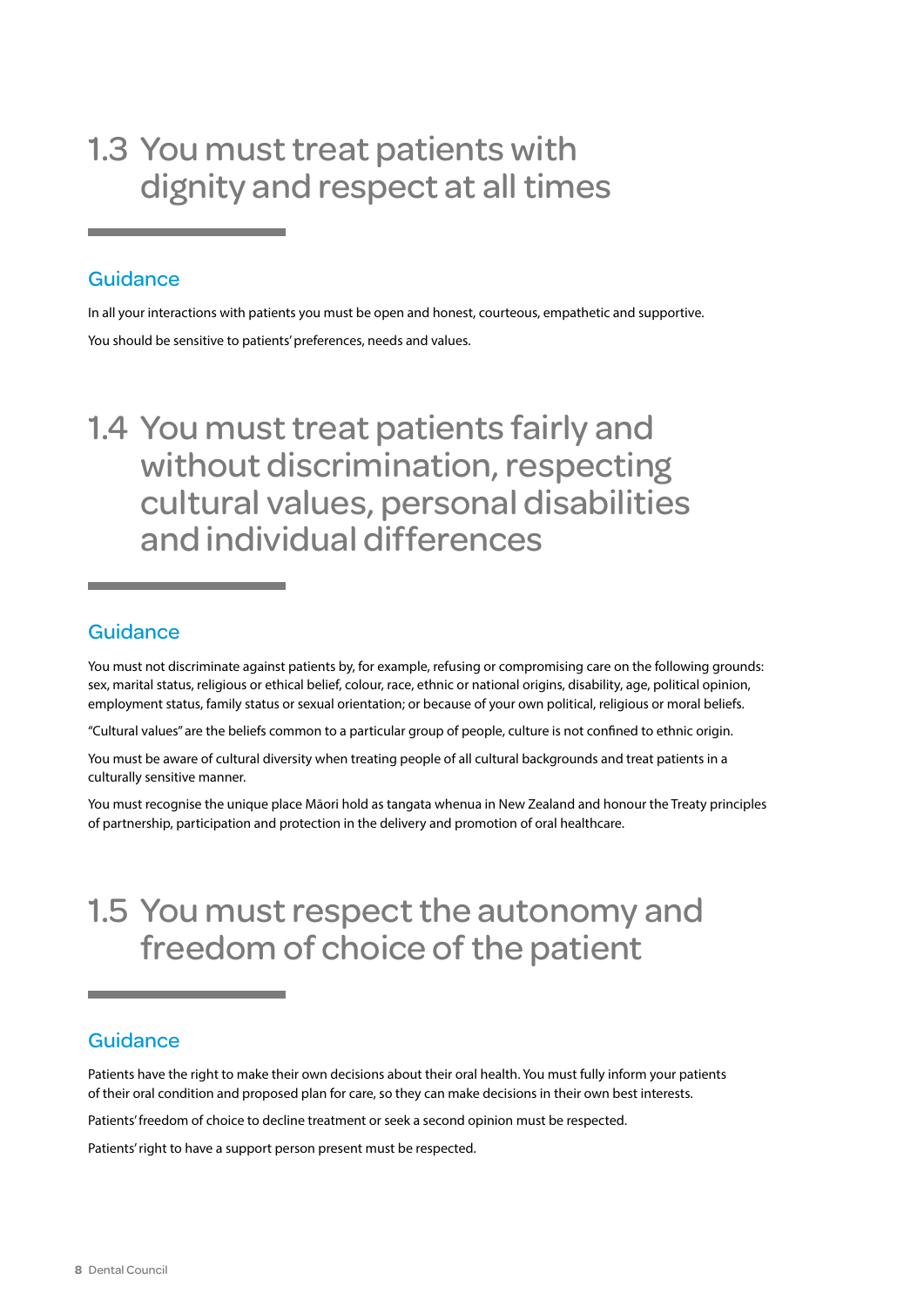### 1.6 You must respect patients' right to complain and seek redress

### **Guidance**

The Code of Health and Disability Services Consumers' Rights must be made readily available to patients. You should enable patients' right to complain.

#### For example:

You should enable the complaints process by providing information willingly and in a timely manner.

### 1.7 You must protect the confidentiality of patient information

### **Guidance**

All information about patients must be treated as confidential and sensitive.

Patient records must be protected by storing them securely so information is not revealed accidentally to unauthorised staff, patients or members of the public. Particular attention should be given to patient information stored and transmitted electronically.

If you want to use patient information for any reason other than the purpose for which it was obtained, you must first obtain the written consent of the patient.

Patients must have access to the information you hold about them.

#### For example:

You must not withhold patient information from patients on the basis of an unresolved dispute.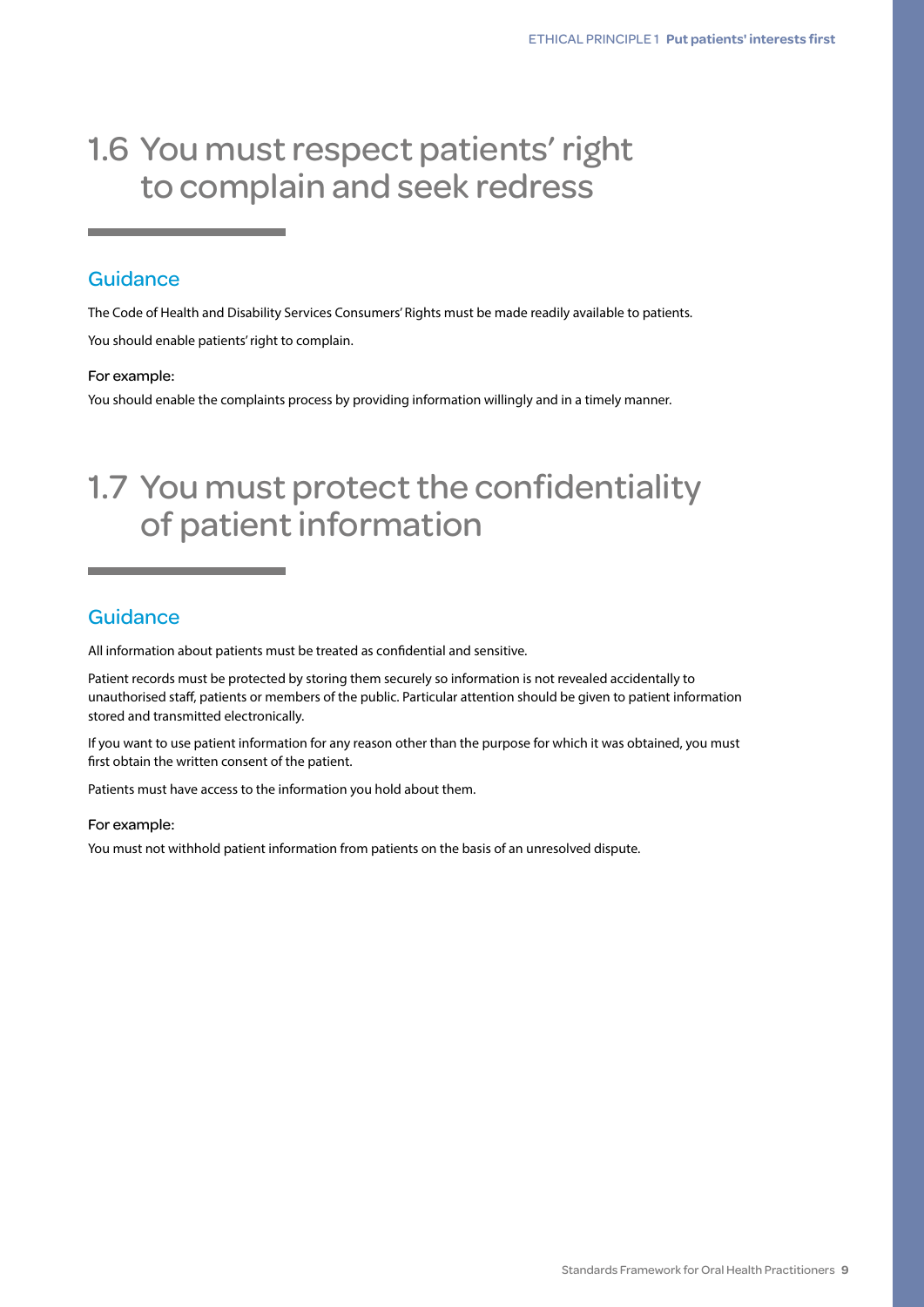

<span id="page-11-0"></span>

## Ensure safe practice

### **Professional standards**

- **2.1** You must practise within your professional knowledge, skills and competence
- **2.2** You must know when to refer to another oral health practitioners or other health professional
- **2.3** You must ensure your clinical environment does not put the safety of patients, staff, colleagues or the public at risk of harm
- **2.4** You must maintain accurate, time- bound and up-to-date patient records
- **2.5** You must maintain and enhance your professional knowledge and skills through ongoing learning and professional interaction
- **2.6** You must have arrangements in place to manage medical emergencies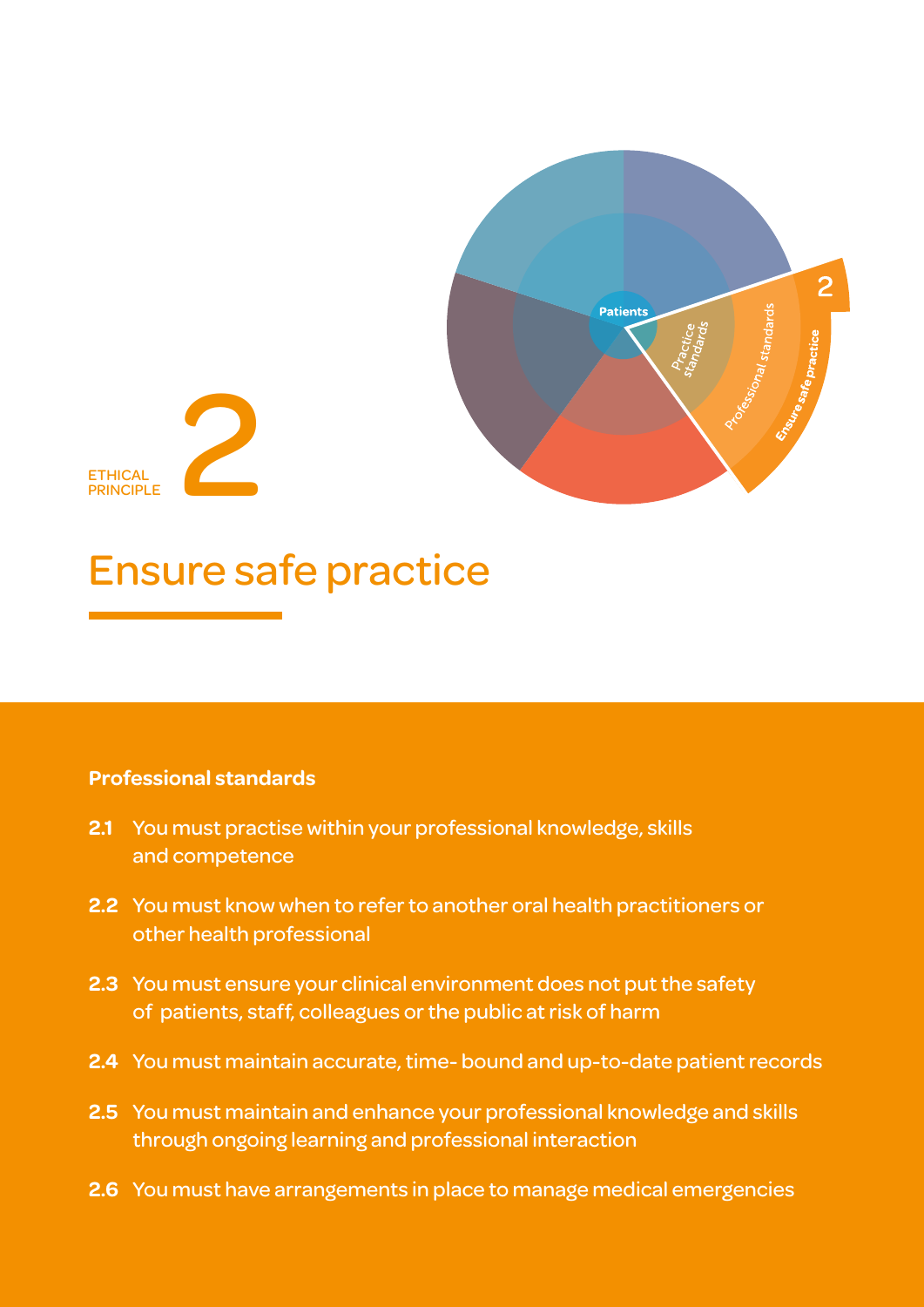### 2.1 You must practise within your professional knowledge, skills and competence

#### Guidance

To ensure you do not cause harm to your patients you must practise safely and competently.

You must only carry out a task or a type of treatment if you are appropriately trained, competent and confident. Training can take many different forms. You must be sure that you have undertaken training which is relevant to your scope of practice and equips you with the knowledge and skills to perform a task safely.

### 2.2 You must know when to refer to another oral health practitioner or other health professional

#### Guidance

You must recognise your own limitations and the special skills of others in diagnosis, prevention and treatment, and refer patients accordingly.

Recognising the level at which you are performing at a given time depends on your ability to critically reflect upon and assess your own professional knowledge, skills and competence.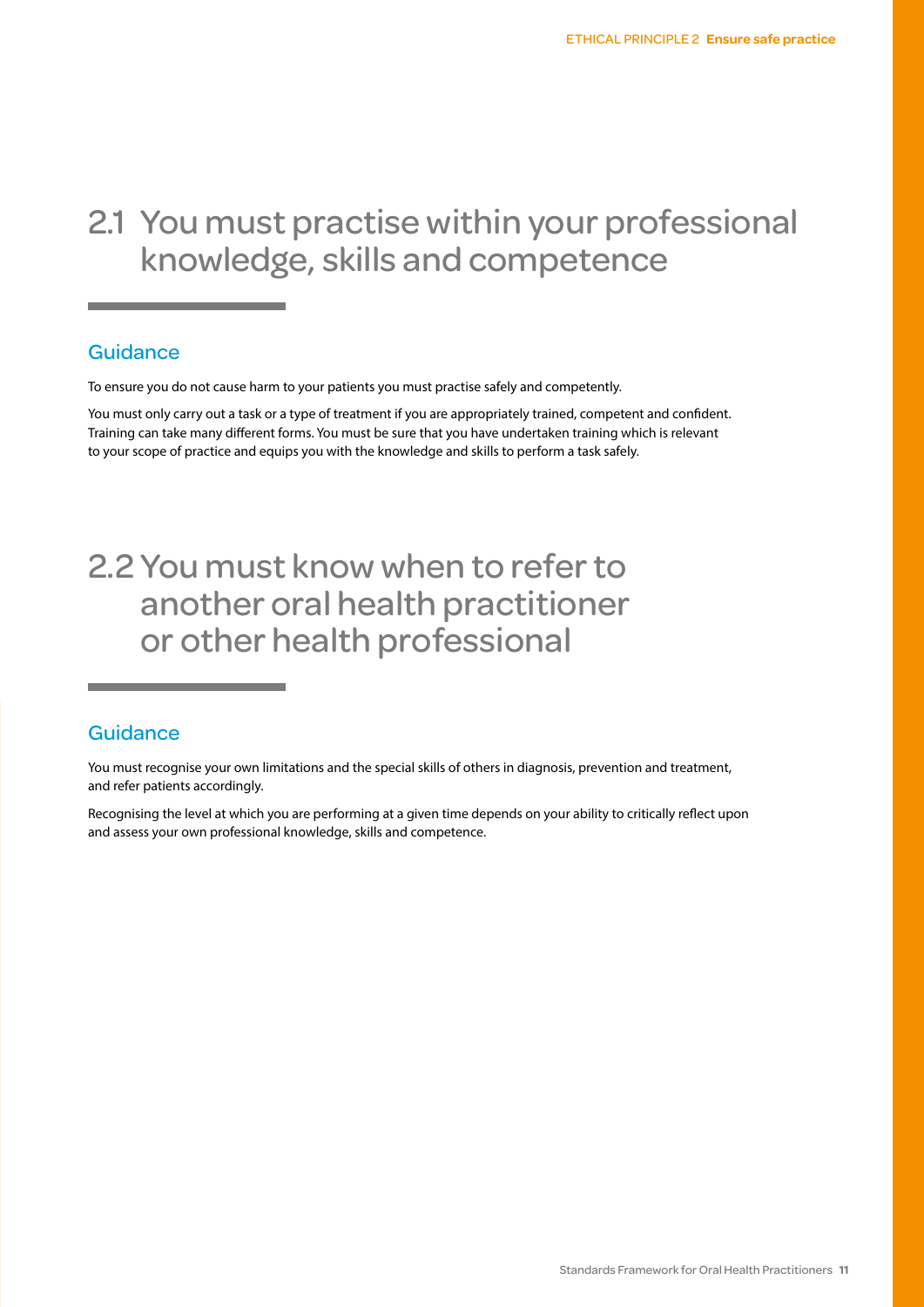2.3 You must ensure your clinical environment does not put the safety of patients, staff, colleagues or the public at risk of harm

#### **Guidance**

You must treat patients in a safe and hygienic environment.

You must find out about the laws and regulations which apply to your clinical practice, your premises and your obligations as an employer and you must follow them at all times.

### 2.4 You must maintain accurate, time-bound and up-to-date patient records

### Guidance

Every time you treat patients you must make and keep complete and accurate patient records.

### 2.5 You must maintain and enhance your professional knowledge and skills through ongoing learning and professional interaction

### **Guidance**

Throughout your career you must be involved in learning activities to update and improve your knowledge and skills. You must ensure you comply with Dental Council's recertification programme.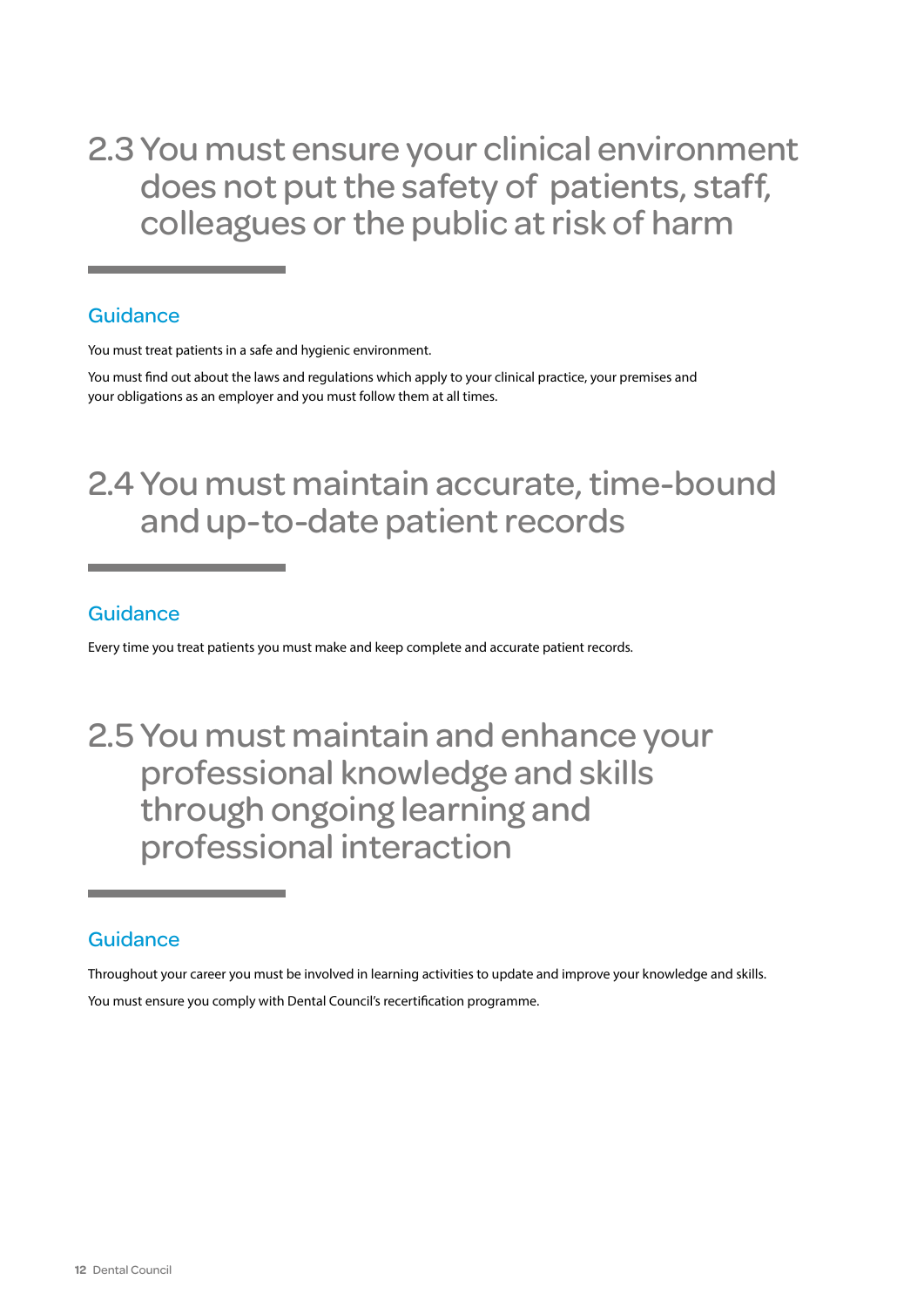### 2.6 You must have arrangements in place to manage medical emergencies

### **Guidance**

It is a professional and public expectation that you can manage a medical emergency.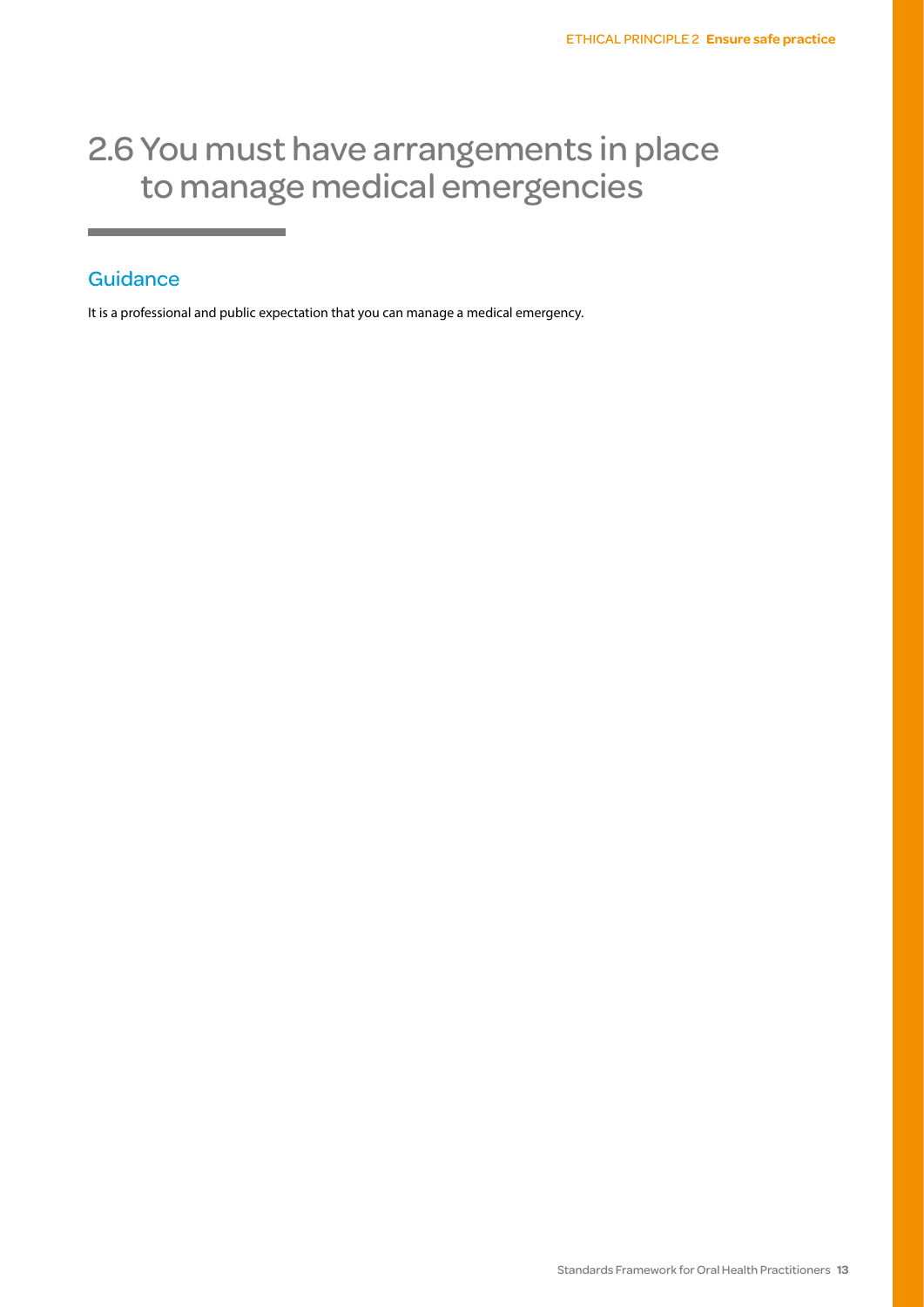<span id="page-15-0"></span>

### **Professional standards**

- **3.**1 You must listen to your patients and take into account their preferences and concerns
- **3.2** You must communicate honestly, factually and without exaggeration
- **3.3** You must give patients the information they need or request, in a way they can understand, so they can make informed decisions
- **3.4** You must ensure informed consent remains valid at all times
- **3.5** You must communicate openly in inter- and intra-professional healthcare teams for the enhancement of patient care
- **3.6** You must always behave respectfully in communication to and about colleagues or other health professionals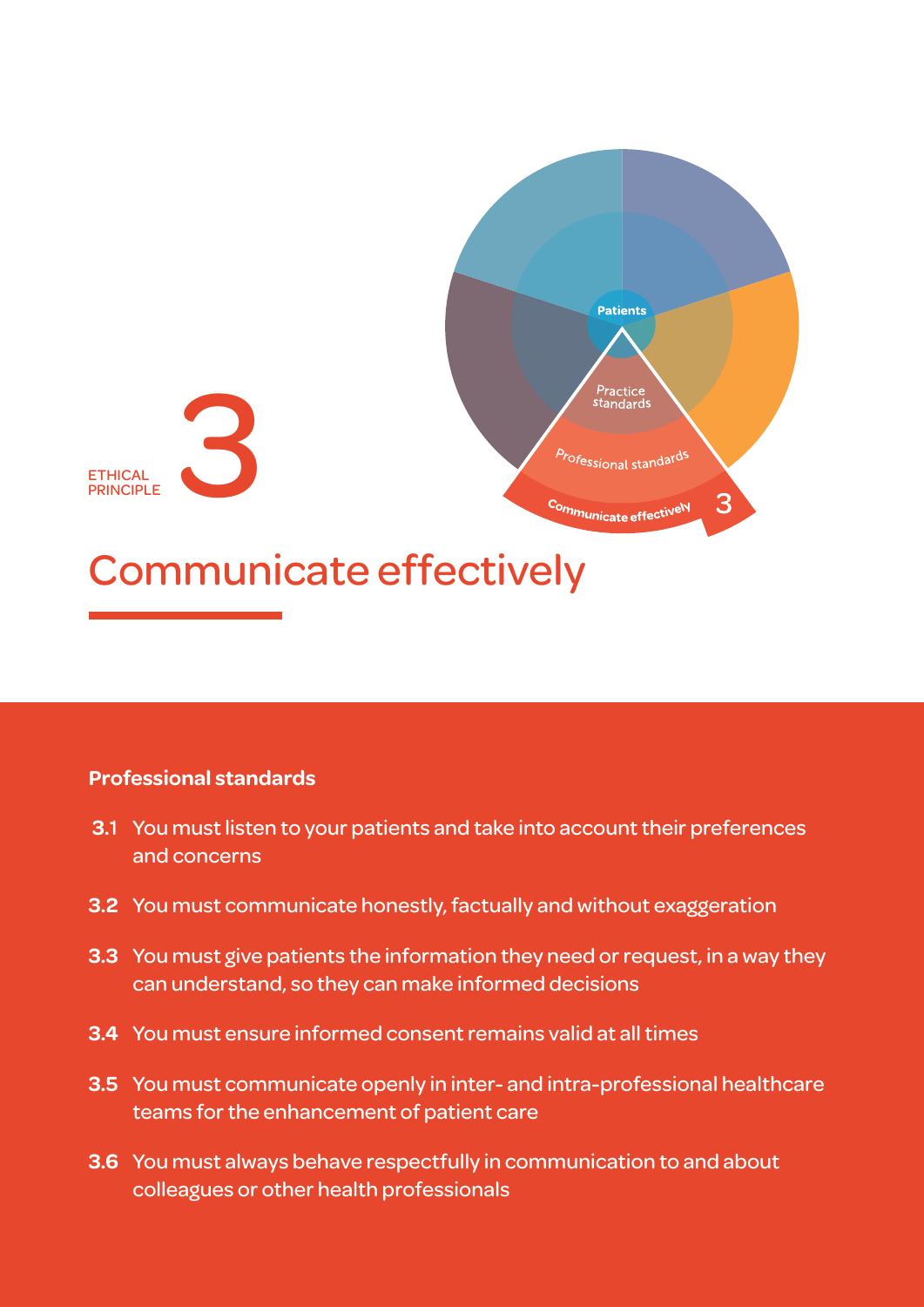### 3.1 You must listen to your patients and take into account their preferences and concerns

#### **Guidance**

You must treat patients as individuals. You should take their specific communication needs and preferences into account, where possible, and respect any cultural values and differences.

You must give your patients the opportunity to discuss their preferences and concerns with you, and encourage patients to ask questions.

### 3.2 You must communicate honestly, factually and without exaggeration

#### **Guidance**

In all communications, you must provide honest, clear and accurate information.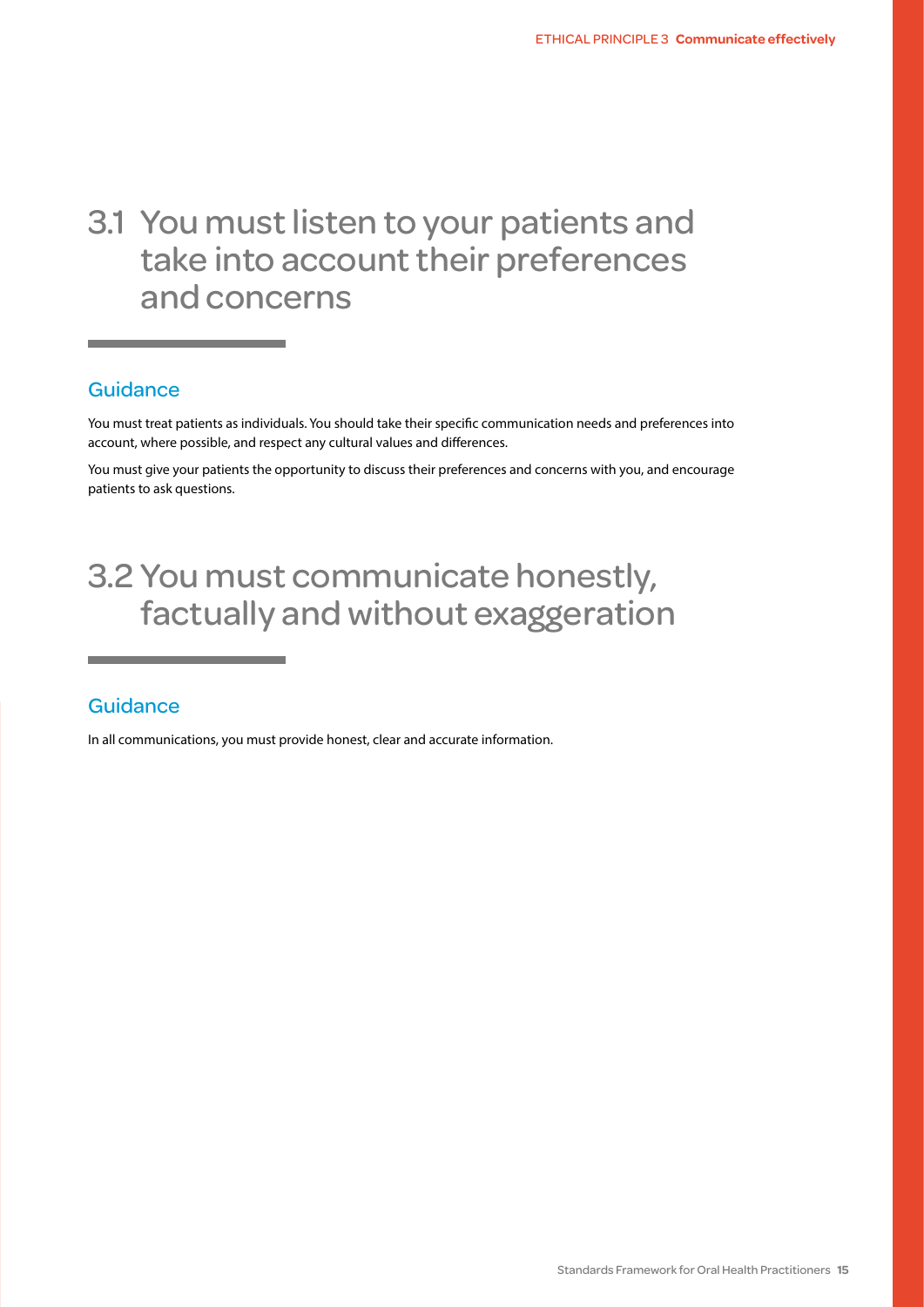3.3 You must give patients the information they need or request, in a way they can understand, so they can make informed decisions

#### **Guidance**

You should avoid professional jargon when discussing care options with patients.

You should recognise communication challenges and try to meet an individual patient's communication needs. For example, by using an interpreter, or involving family, whanau or another support person of the patient's choosing.

You should confirm your patients' understanding of the information given to them by encouraging questions and open discussion.

You must allow patients the time they need to make an informed decision.

### 3.4 You must ensure informed consent remains valid at all times

#### Guidance

Giving and obtaining consent is a process, not a one-off event. It must be part of on-going communication between patients and all members of the dental team involved in patient care.

3.5 You must communicate openly in interand intra-professional healthcare teams for the enhancement of patient care

#### **Guidance**

You must provide detailed and accurate patient records to another health practitioner involved in the care of the patient, when there is a request for information or when you make a referral.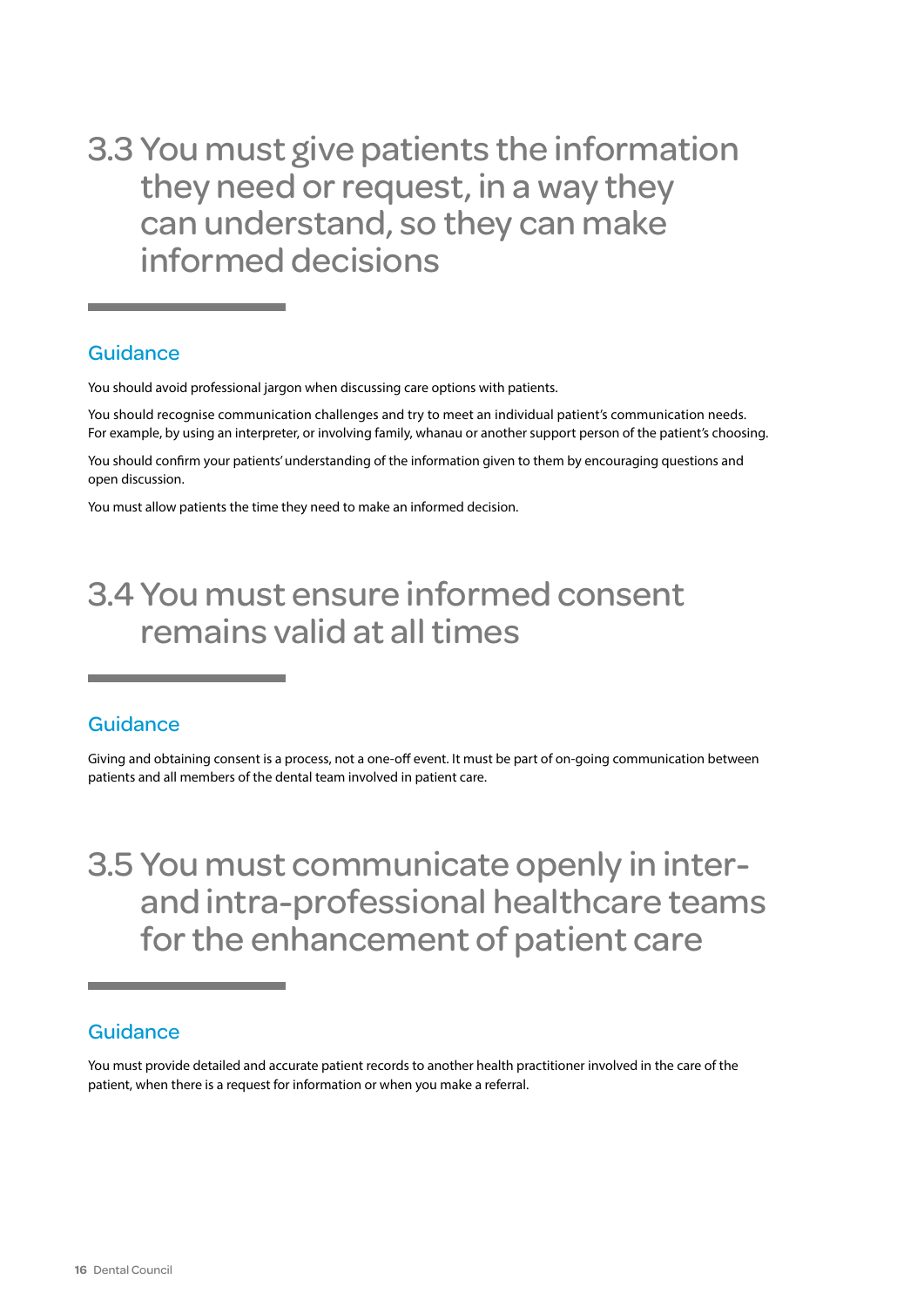### 3.6 You must always behave respectfully in communication to and about colleagues or other health professionals

#### **Guidance**

You must treat your colleagues courteously, respectfully and reasonably.

You should not make comments or publish anything that could affect patients' and the public's confidence in you, a colleague or the oral health professions, in any form: verbal or written, or in any public media. Public media includes social networking sites, blogs and other social media.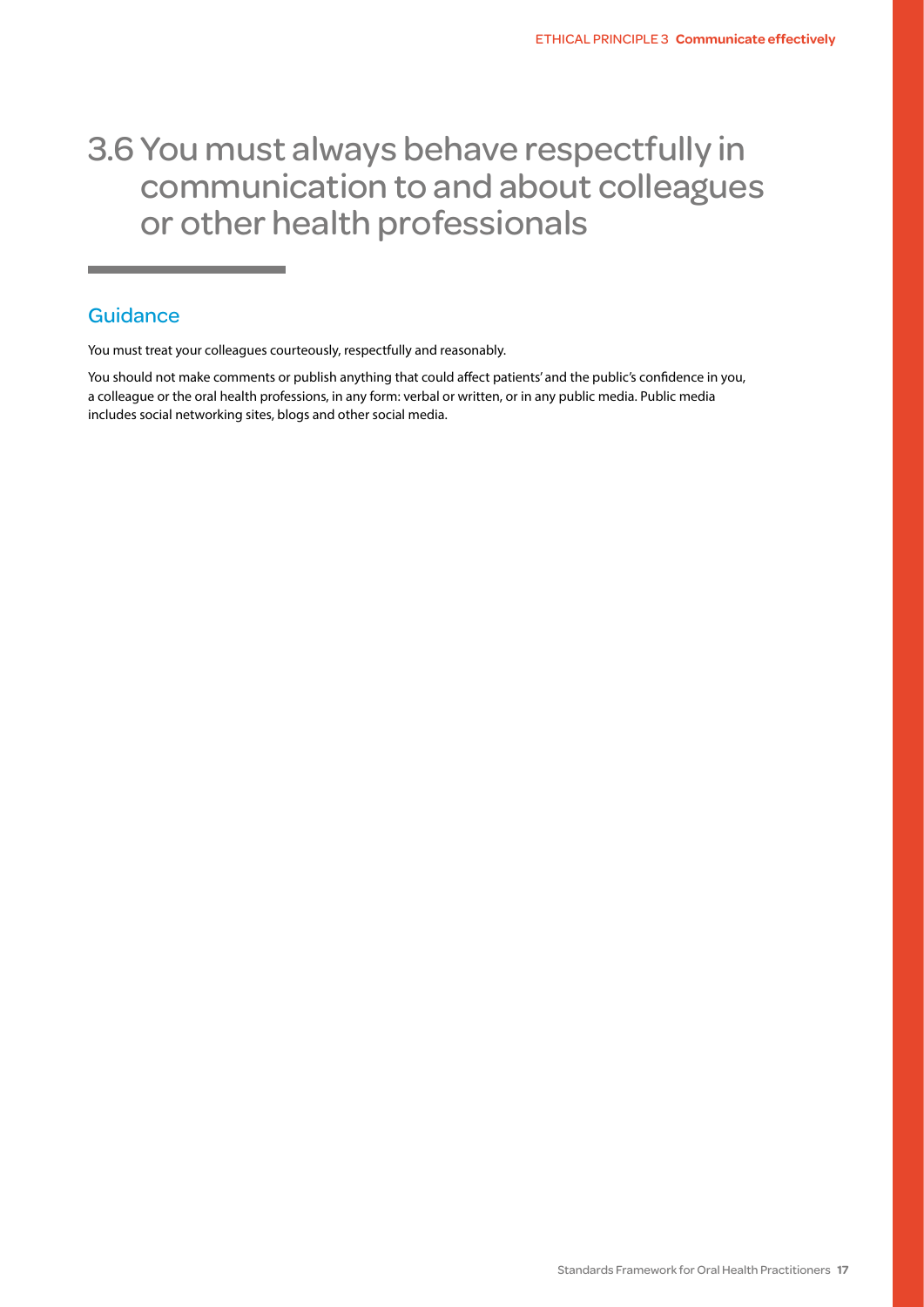<span id="page-19-0"></span>

## Provide good care

### **Professional standards**

- **4.1** You must take a holistic approach to care which is appropriate to the individual patient
- **4.2** You must provide care that is clinically justified and based on the best available evidence
- **4.3** You must collaborate with colleagues and other health practitioners, and contribute to teamwork for enhanced patient outcomes
- **4.4** You must recognise the importance of just allocation of healthcare resources within your practice setting
- **4.5** You must protect and promote the health of patients and the public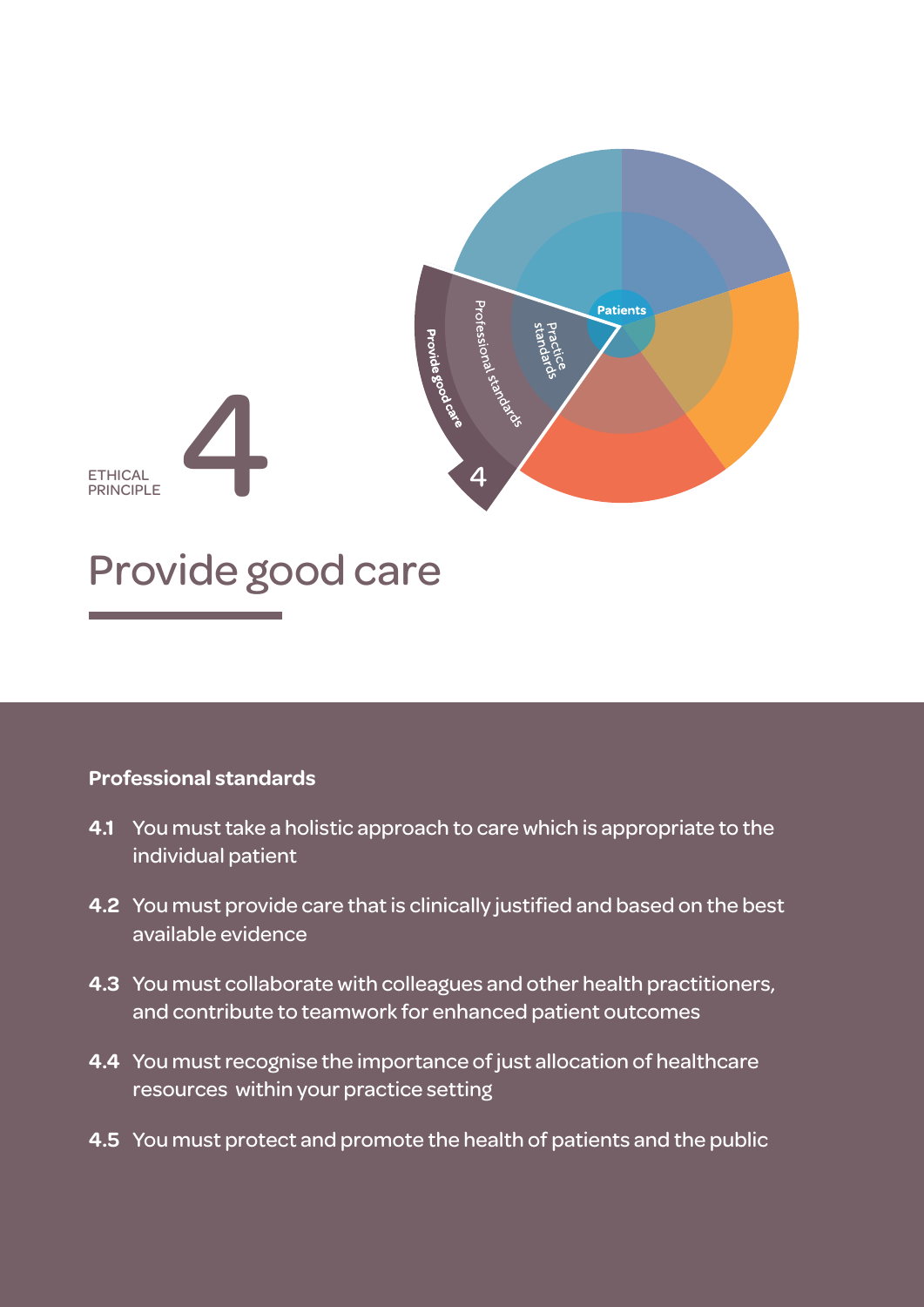### 4.1 You must take a holistic approach to care which is appropriate to the individual patient

#### **Guidance**

A holistic approach means consideration must be given to the patient's overall health, their psychological and social needs, their long term oral health needs and their desired outcomes.

You must provide patients with treatment that is in their best interests, providing appropriate oral health advice and following clinical guidelines relevant to their situation.

You must carefully balance the patient's oral health needs with the patient's wishes, and be able to justify your care approach for the individual patient.

If the patient's desired outcome is not achievable or is not in the best interests of their oral health, you must explain the risks, benefits and likely outcomes to help the patient make a decision.

You must restrict your treatment to the activities permitted by your registered scope of practice. If patients present with issues beyond your area of practice or skills, you must refer them.

### 4.2You must provide care that is clinically justified and based on the best available evidence

### **Guidance**

Clinical justification is the progressive evaluation of treatment outcomes as part of professional accountability; it is of particular importance when treatment occurs over an extended period of time.

The outcomes of treatment must be assessed at regular intervals to determine if treatment should continue or cease, or if and when a patient should be referred to another health practitioner or specialist.

You should practice according to established professional guidelines, based on the best available evidence. If you deviate from these record the reason why and be able to justify your decision.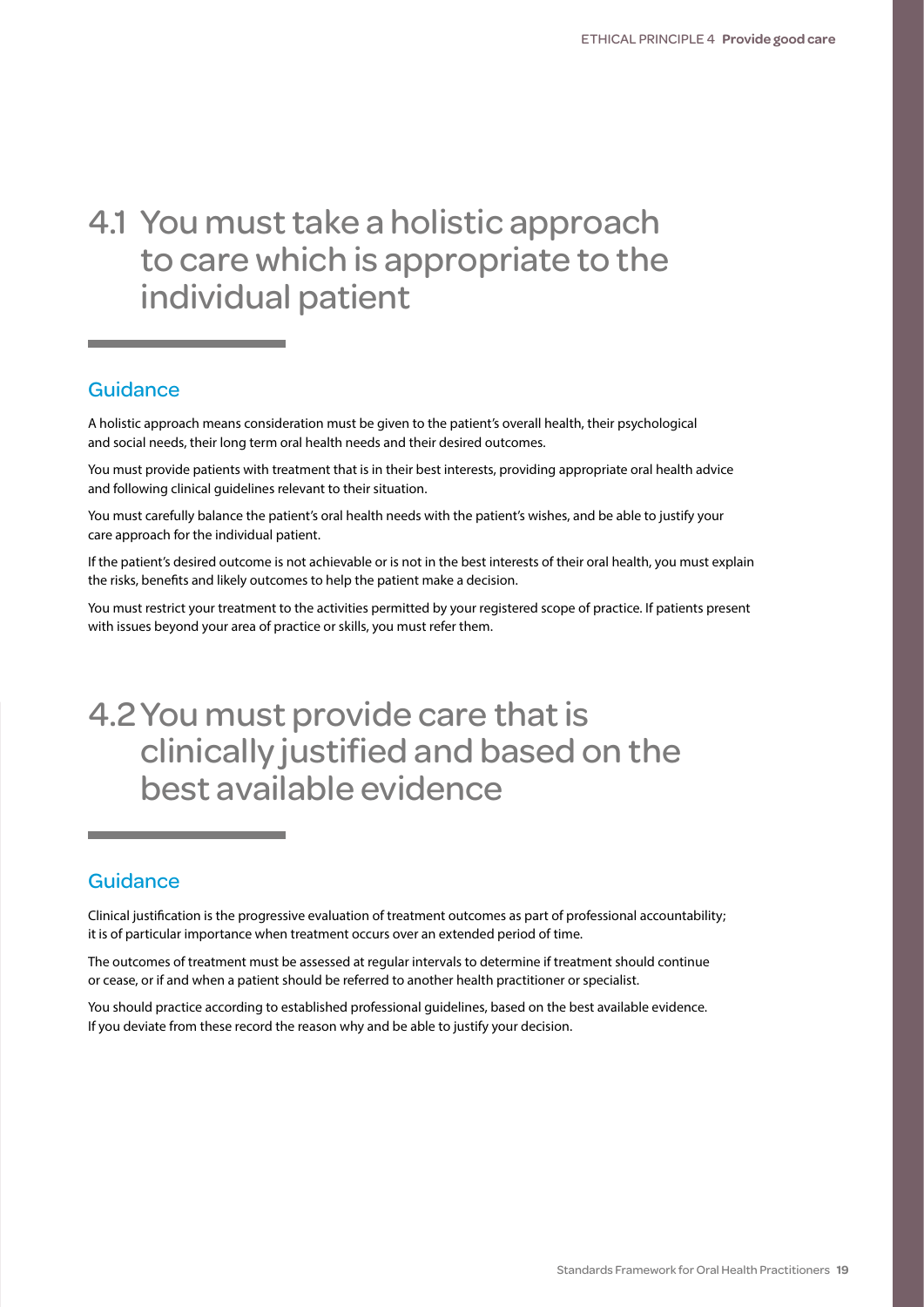4.3You must collaborate with colleagues and other health practitioners, and contribute to teamwork for enhanced patient outcomes

### **Guidance**

You should work effectively with your colleagues and other health practitioners to provide good care to patients. You must respect the contribution of all team members involved in patients care.

4.4You must recognise the importance of just allocation of healthcare resources within your practice setting

### **Guidance**

You should be reasonable and fair in your allocation of healthcare resources. This will require a careful balance of effectiveness, efficiency and access within your practice setting with good patient care.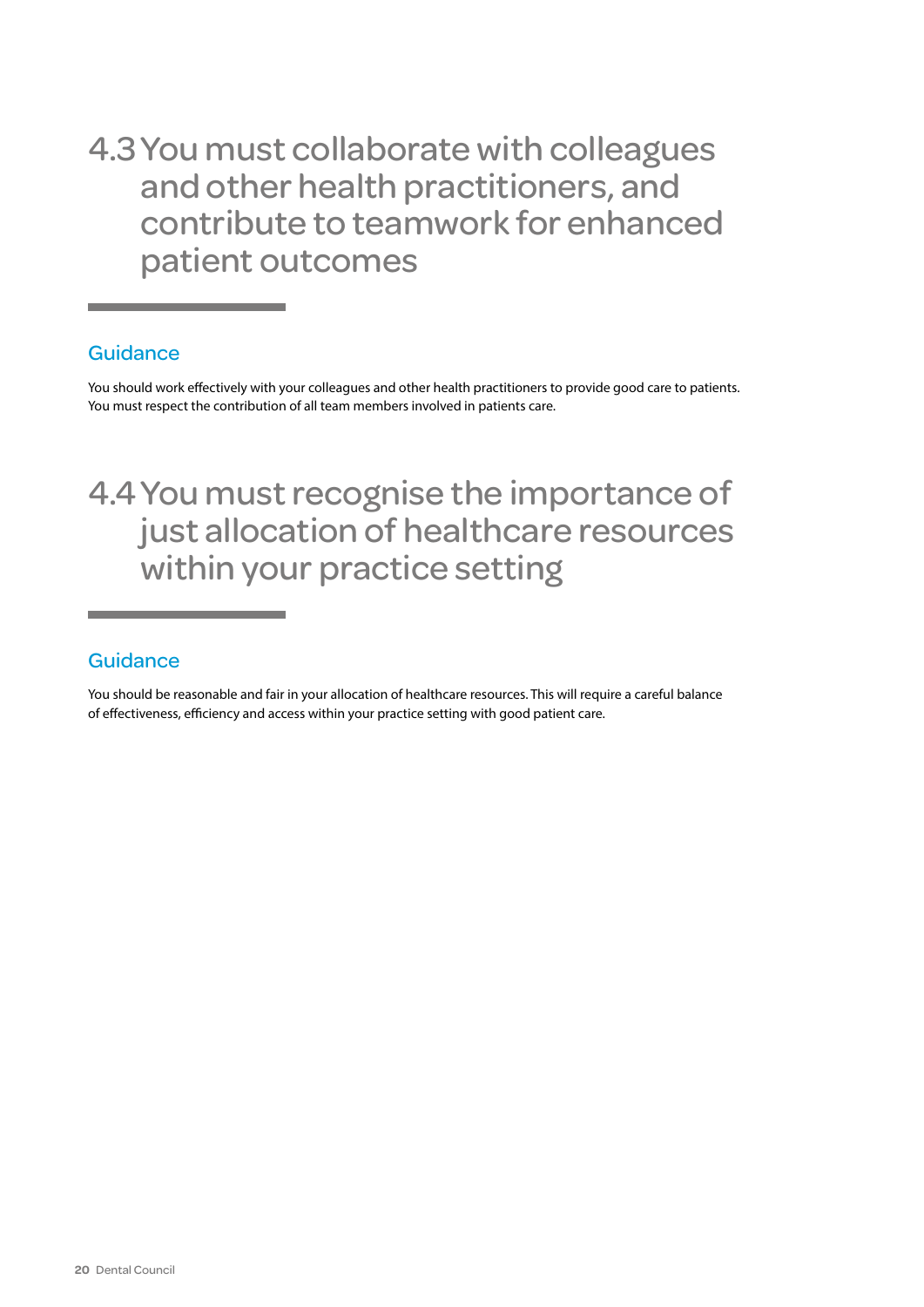### 4.5You must protect and promote the health of patients and the public

#### **Guidance**

You must respond to individual patient health needs as part of patient care.

You should initiate and/or participate in broader based community intervention or setting of public policy, where necessary and practicable.

If your personal position on any aspect of oral health differs from that of the relevant profession, you are obliged to inform your patients and the public of this fact and of the extent to which your position differs from the collectively held view.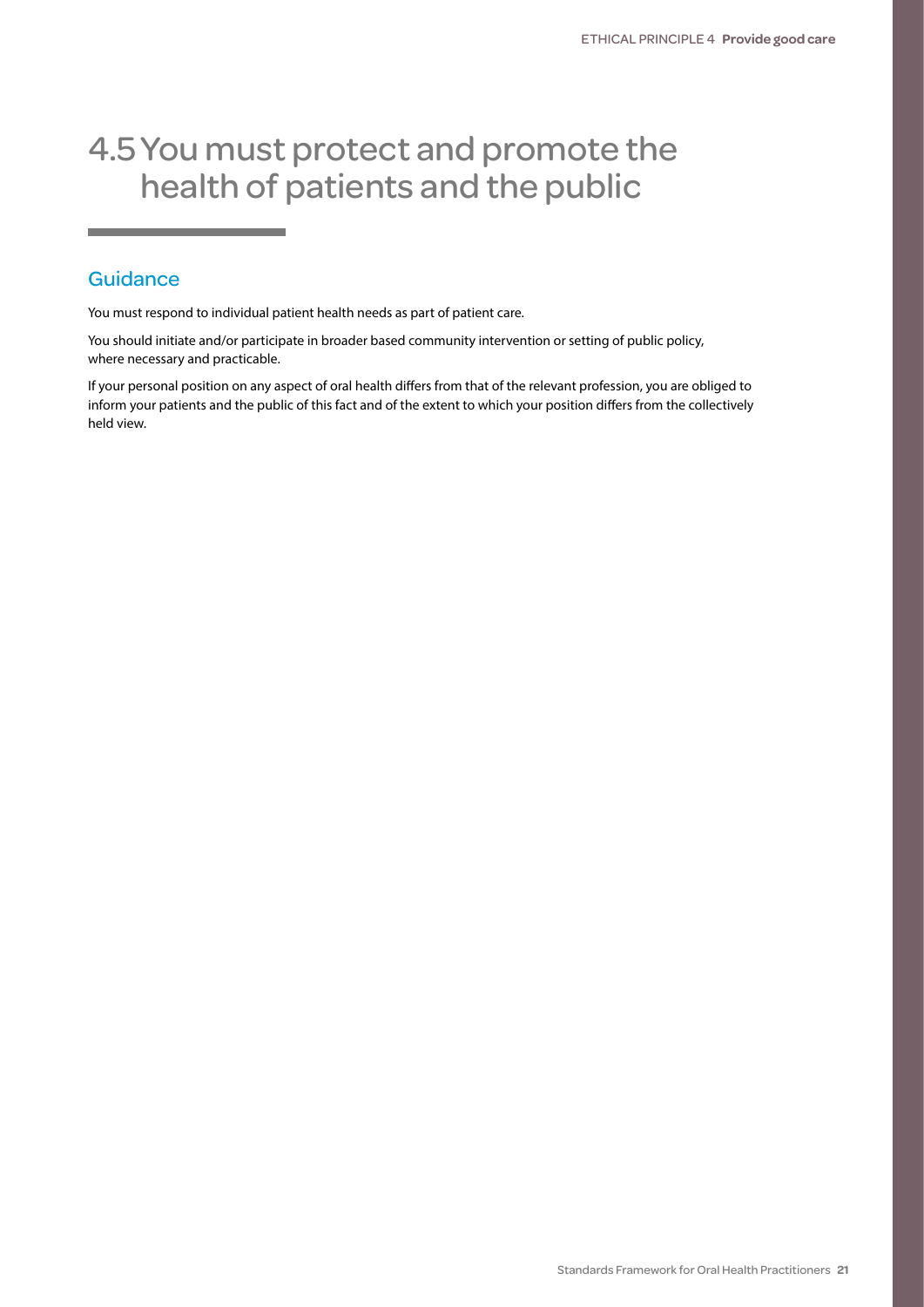<span id="page-23-0"></span>

## Maintain public trust and confidence

### **Professional standards**

- **5.1** You must ensure your professional and personal conduct justifies trust in you and your profession
- **5.2** You must be familiar and comply with, your legal and professional obligations
- **5.3** You must act with honesty and integrity at all times with patients, colleagues and the public
- **5.4** You must maintain appropriate boundaries in relationships with patients
- **5.5** You must protect patients and colleagues from any risk posed by your personal issues or health, or those of a colleague
- **5.6** You must protect patients and colleagues from any risk posed by your competence or conduct, or that of a colleague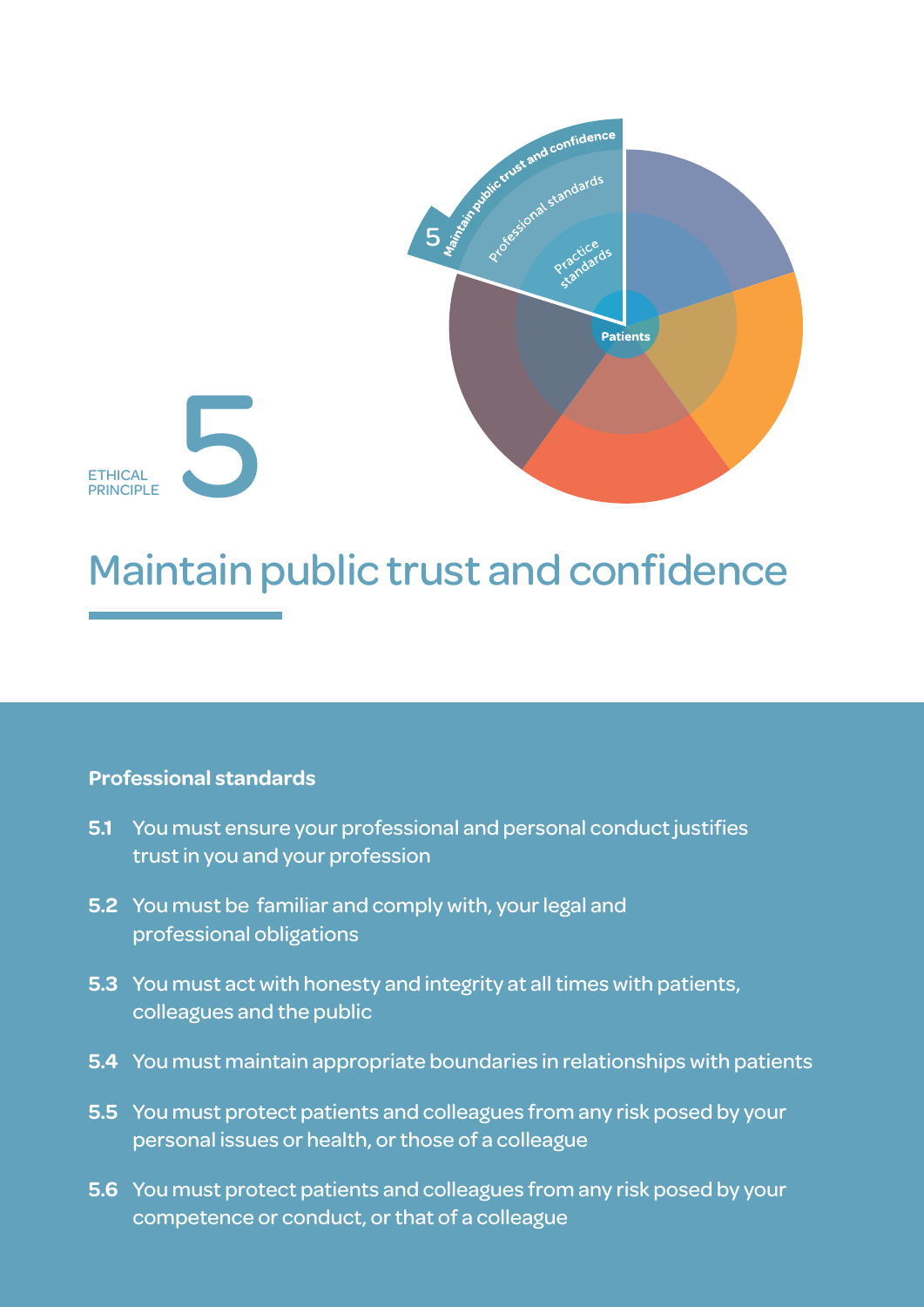### 5.1 You must ensure your professional and personal conduct justifies trust in you and your profession

#### Guidance

You must always treat all team members, colleagues, patients and members of the public fairly, with respect and in accordance with the law, in all personal and professional dealings. You are a professional at all times.

You must not make malicious or unfounded criticisms of colleagues that may undermine patients' trust in the care or treatment they receive, or the judgement of those treating them.

### 5.2 You must be familiar and comply with, your legal and professional obligations

#### **Guidance**

You must find out about the laws and regulations that affect your work and follow them. This includes, but is not limited to, those relating to:

- Registration with responsible authorities
- Human rights and equality
- Child protection
- Commerce, fair trading and advertising
- **Employment**
- Medicine control
- Health and safety
- **Privacy**
- Health delivery

You must inform the Dental Council immediately if any matter arises that could impact on your fitness to practise. For example, a health condition, any criminal proceedings, a court conviction, or an investigation.

You must co-operate fully with any investigatory or legal processes, and be honest and accurate in your responses.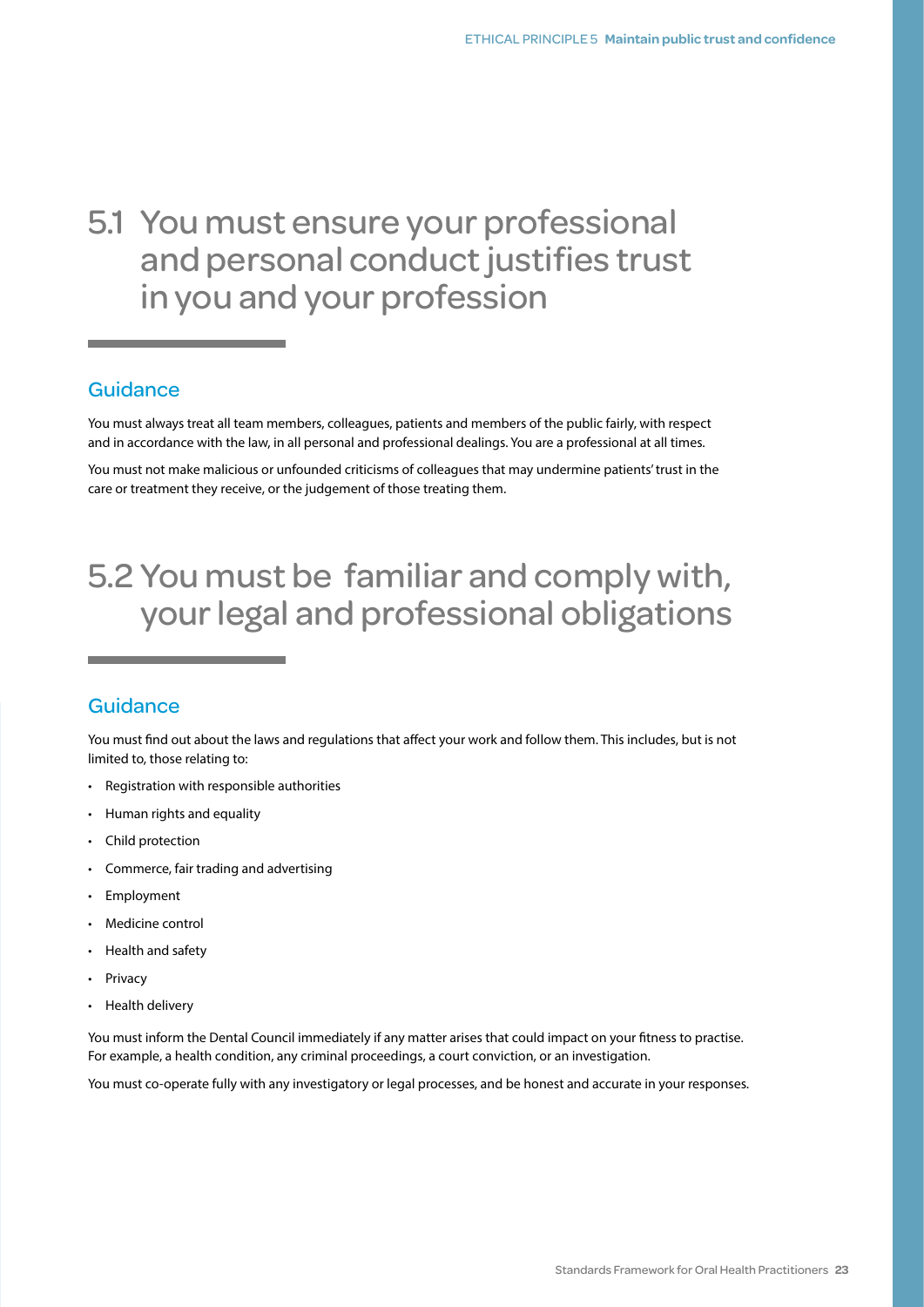### 5.3 You must act with honesty and integrity at all times with patients, colleagues and the public

#### **Guidance**

You must respect the right of your colleagues and patients to hold different views, and you must not make personal, inaccurate or derogatory comments about your colleagues or patients.

You must be honest and open in any financial dealings with patients, employers, insurers or other organisations and individuals.

#### For example:

Do not exploit patients' lack of dental knowledge when charging for treatment or services.

If you are offered a commercial gift, payment or hospitality, and you choose to accept such a favour, you must ensure that your acceptance does not cloud your professional judgment and compromise your delivery of good patient care.

### 5.4 You must maintain appropriate boundaries in relationships with patients

#### **Guidance**

You must not take advantage of your position as an oral health professional in your relationships with patients.

### 5.5 You must protect patients and colleagues from any risk posed by your personal issues or health, or those of a colleague

### **Guidance**

If you know, or suspect, that patients or colleagues may be at risk because of your personal issues or health, you should seek appropriate medical advice as soon as possible and, you must inform the Dental Council and follow its advice. Do not rely on your own assessment of the risk you pose to patients.

If you have good reason to believe a colleague is suffering from a mental or physical condition which could affect their ability to deliver patient care or place colleagues at risk, you must tell the Dental Council. A physical condition includes substance abuse or addictions.